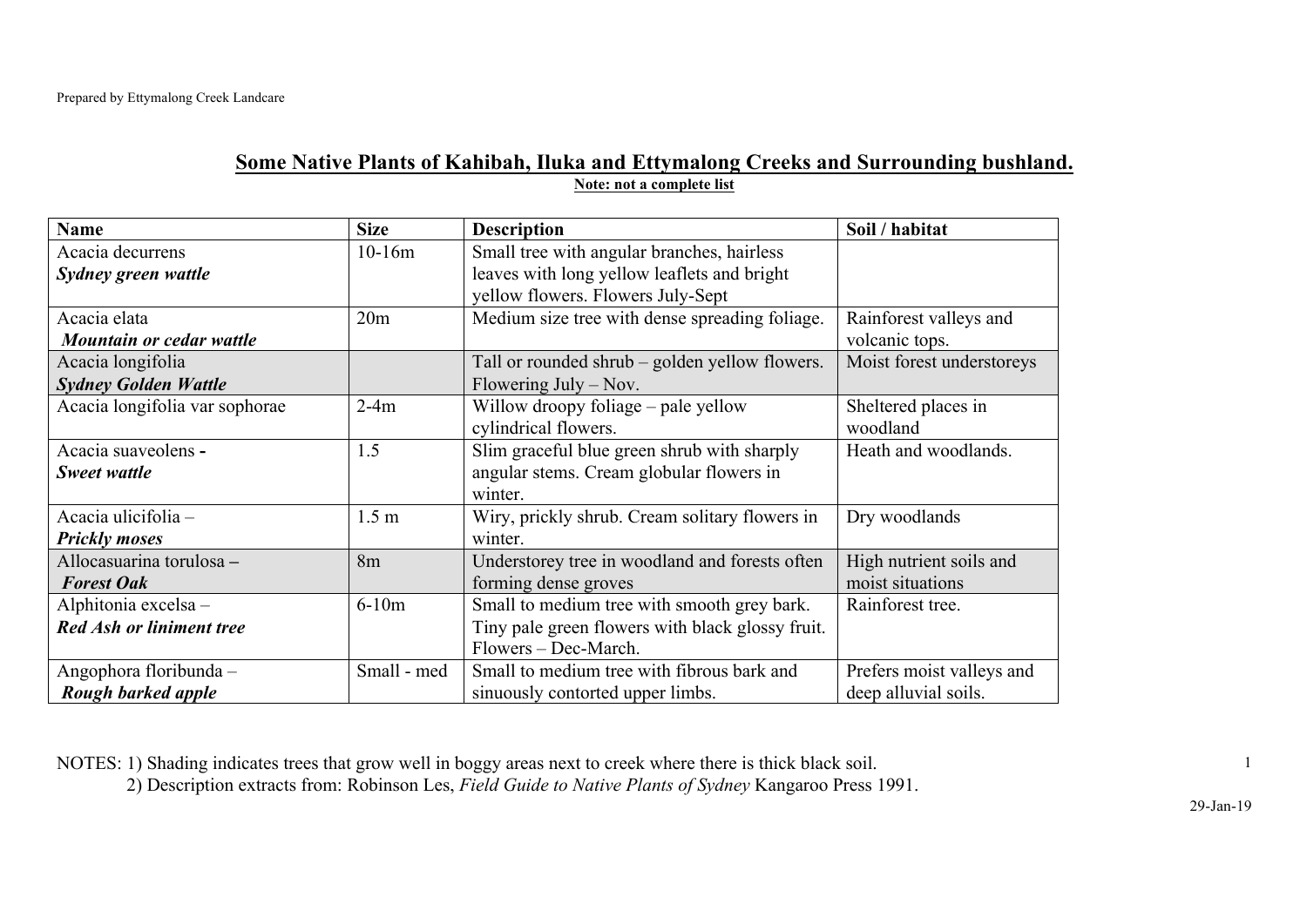| <b>Name</b>                                            | <b>Size</b>                        | <b>Description</b>                                                                                                                                                                      | Soil / habitat                                                          |
|--------------------------------------------------------|------------------------------------|-----------------------------------------------------------------------------------------------------------------------------------------------------------------------------------------|-------------------------------------------------------------------------|
| Banksia integrifolia-<br><b>Coastal Banksia</b>        | $6-16m$                            | Small to medium tree. Leaves are stiff and<br>leathery with white under surface. Flowering<br>$Jan - June.$                                                                             | Coastal scrubs and forests.                                             |
| Banksia serrata -<br>Old man banksia                   | $4-8m$                             | A venerable gnarled thick tree trunked shrub or<br>small tree. Common in heaths and forests on<br>sandy soils.                                                                          | Sandy soils.                                                            |
| Breynia oblongifolia-<br>Coffee bush                   | $2-3m$                             | Erect shrub with greyish green leaves and red<br>branchlets. Common in rainforest margins,<br>creek gullies and moist gullies.                                                          | Rainforest margin and<br>moist gullies                                  |
| Callicoma serratifolia -<br><b>Black wattle</b>        | Usually 4-5<br>m can get to<br>15m | Beautiful large spreading shrub with wattle like<br>flowers. Creamy yellow flowers in dense ball<br>shapes. Flowers Oct - November.                                                     | Gullies and damp<br>sheltered cliff edges.                              |
| Callistemon citrinus -<br><b>Endeavour bottlebrush</b> | 2m                                 | Erect shrub about with crimson flowers.<br>Crushed leaves have lemony scent.                                                                                                            | Swampy heath land                                                       |
| Casuarina glauca -<br>Swamp oak or she oak             | 20m                                | Neat and pyramidal when young, maturing into<br>a tall but straggly tree. It grows in tall dense<br>stands.                                                                             | Prefers brackish marshes<br>and estuaries and muddy<br>creeks.          |
| Clerodendron tomentosum -<br>Lolly bush                | $2-4m$                             | Small shrub/tree. Dark furry leaves. White<br>flowers in Oct-Nov. Pretty fruit which turns<br>from green to red and finally black. Young<br>trees often fail. Mature trees less common. | Moist gullies and<br>rainforest margins.                                |
| Elaeocarpus reticulatus -<br><b>Blueberry Ash</b>      | $4-10m$                            | A tall straight understorey tree. Very pretty tree<br>with masses of white flowers and pretty blue<br>berries. Leaves turn red before falling with<br>age. Flowers Nov-Dec.             | Grows from stony ridges<br>to wet gullies. Recovers<br>well from fires. |

NOTES: 1) Shading indicates trees that grow well in boggy areas next to creek where there is thick black soil.

2) Description extracts from: Robinson Les, *Field Guide to Native Plants of Sydney* Kangaroo Press 1991.

2

29-Jan-19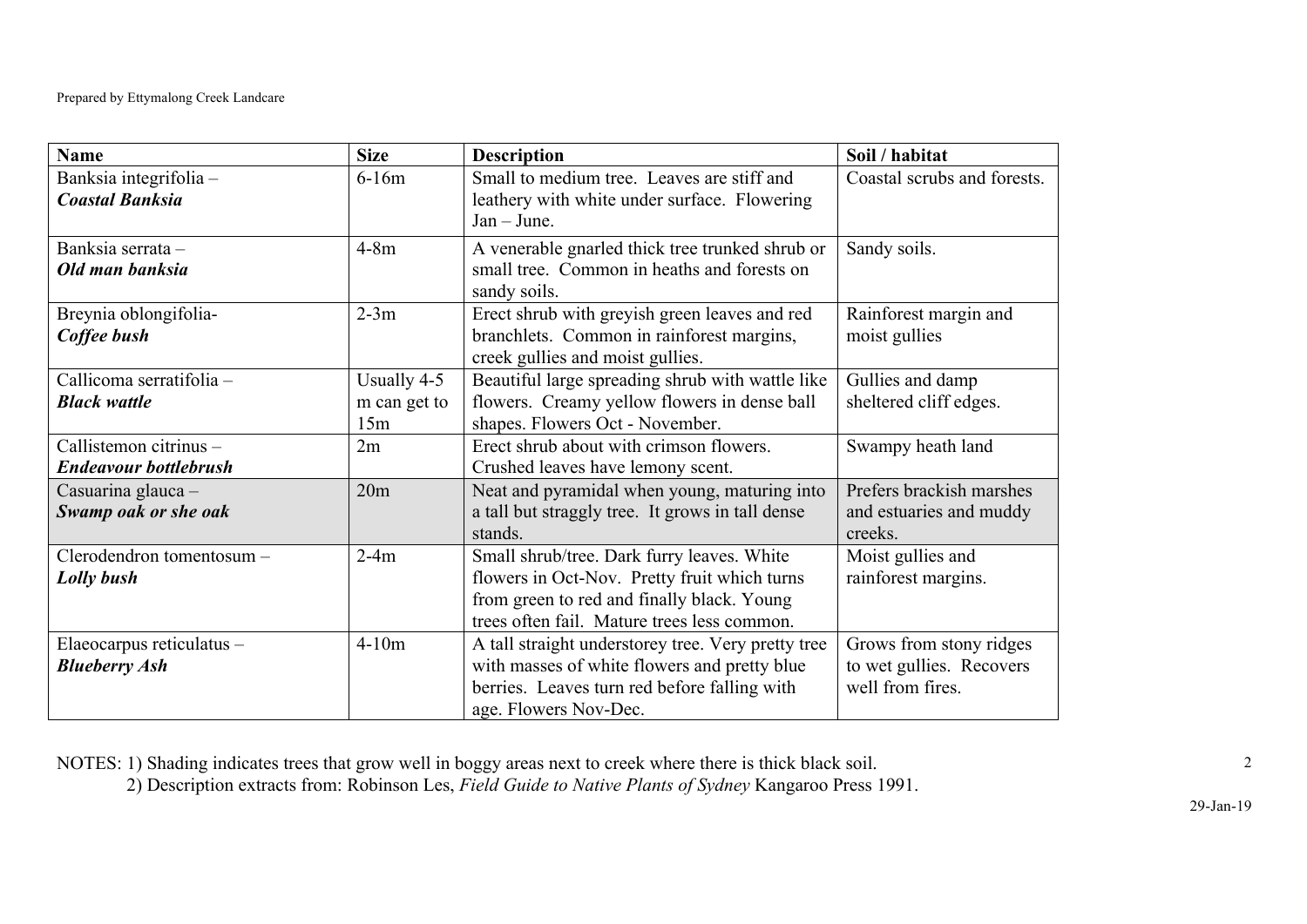| Eucalyptus botryoides -<br><b>Bangalay, Southern Mahogany</b>       | $20 - 30m$      | Medium size tree with rough reddish bark,<br>short trunk and spreading crown. Flowers Jan -<br>March.                                       | Sandy soils – usually dine<br>scrub within reach of<br>coastal salt mist. |
|---------------------------------------------------------------------|-----------------|---------------------------------------------------------------------------------------------------------------------------------------------|---------------------------------------------------------------------------|
| Eucalyptus maculata -<br><b>Spotted gum</b>                         | 30 <sub>m</sub> | Medium to tall tree with beautiful leopard skin<br>bark. Winter flowering.                                                                  | Open forest and shales.                                                   |
| Eucalyptus robusta -<br>Swamp mahogany                              | $20 - 30m$      | Small to medium tree. Timber is durable and<br>rot resistant. Winter flowering. Important<br>winter food tree.                              | Prefers marshy ground<br>along creek and estuary<br>margins.              |
| Exocarpus strictus -<br>Pale ballart or dwarf currant               | 2m              | An erect shrub. Yellowish green flowers with<br>yellow anthers. Flowers in spring.<br>Uncommon.                                             | found in woodland and<br>sandstone                                        |
| Ficus coronata -<br><b>Sandpaper or creek fig</b>                   | $3-4m$          | Small tree with rough leaves that feel like<br>sandpaper. Fruit small figs Jan- June. Good<br>shade tree.                                   | Creek banks                                                               |
| Ficus rubiginosa -<br><b>Rusty fig or Port Jackson fig</b>          | $4-10m$         | Begins life usually as an epiphyte in crevices<br>on sandstone cliffs or on larger trees. Has rusty<br>leaf undersides.                     | Common on sides of<br>gullies                                             |
| Glochidion ferdinandi-<br><b>Cheese</b> tree                        | $4-8m$          | Bushy shrub or tree. Can grow to a large tree in<br>rainforest environment.                                                                 | Moist, sheltered<br>woodlands usually near<br>sea.                        |
| Leptospermum polygalifolium -<br><b>Lemon scented Tea Tree</b>      | 2.5m            | Graceful shrub with lemon scented leaves.<br>White flowers Oct-Dec.                                                                         | Moist places in woodland.                                                 |
| Melaleuca quinquenervia-<br><b>Broad leaf paper bark</b>            | $8-12m$         | Largest of the paperbarks. Cream flowers.                                                                                                   | Marshes and nearby<br>forests                                             |
| Omalanthus populifolius -<br><b>Native poplar or bleeding heart</b> | $2-4m$          | Small tree with heart shaped leaves which turn<br>to rich blood red before falling. Quick growing<br>and good coloniser in disturbed areas. | Rainforest and gullies                                                    |

NOTES: 1) Shading indicates trees that grow well in boggy areas next to creek where there is thick black soil.

2) Description extracts from: Robinson Les, *Field Guide to Native Plants of Sydney* Kangaroo Press 1991.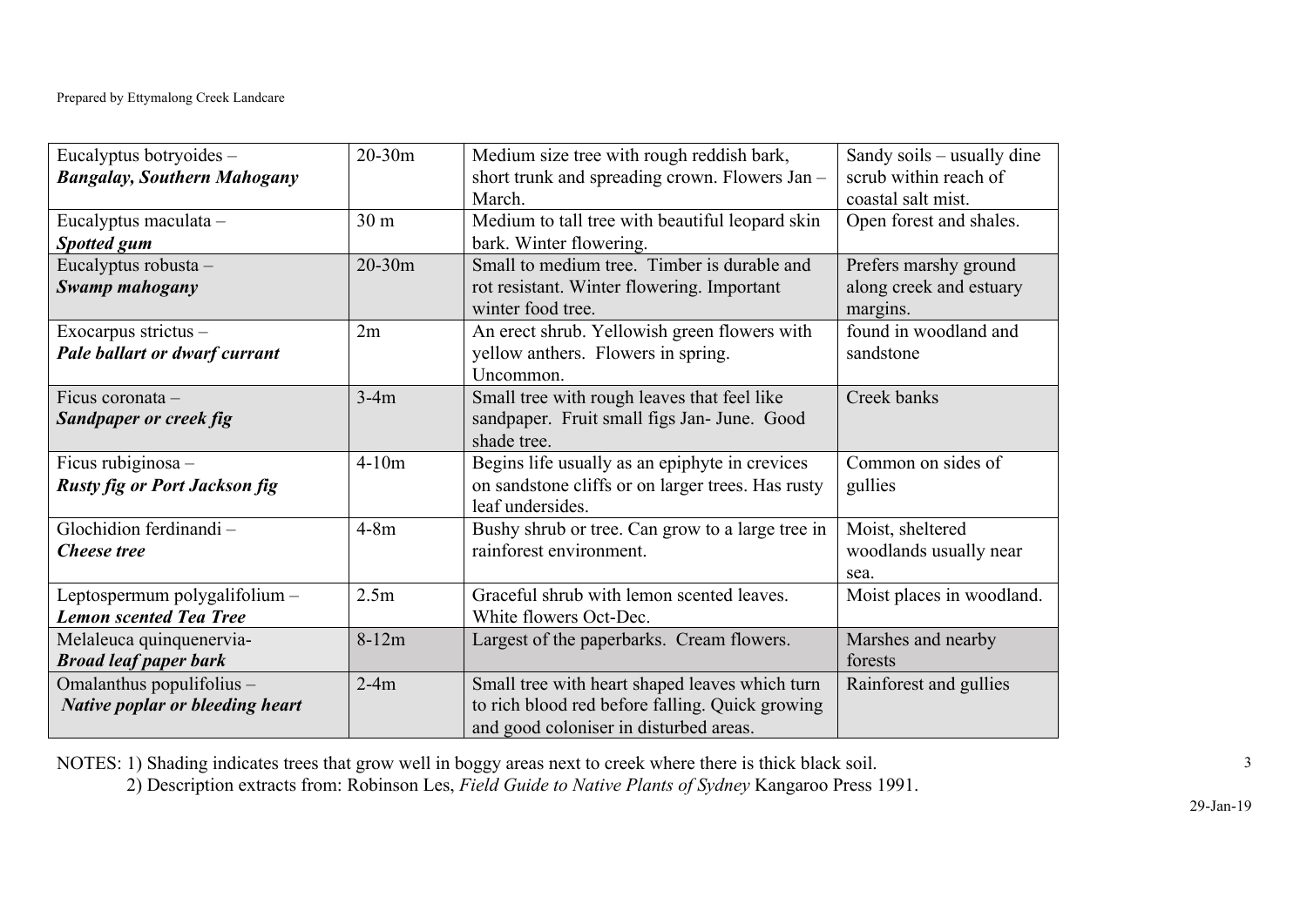Prepared by Ettymalong Creek Landcare

| <b>Name</b>                         | <b>Size</b> | <b>Description</b>                                | Soil / habitat              |
|-------------------------------------|-------------|---------------------------------------------------|-----------------------------|
| Persoonia levis-                    | $1 - 4m$    | A tall shrub common in health and woodland.       | Heath woodland              |
| <b>Smooth geebung</b>               |             | In open heath, it is small with round leaves. In  |                             |
|                                     |             | forest, tall with large long leaves. Black papery |                             |
|                                     |             | bark which is brilliant red underneath.           |                             |
| Persoonia pinifolius -              | $2-4m$      | Spreading shrub with golden yellow flowers        | Sheltered open forests on   |
| pine leaf geebung                   |             | crowded towards the ends of branches.             | sandstone.                  |
| Pittosporum revolutum -             | $1-3m$      | Opportunistic shrub with orange warty 4 ridged    | Moist sheltered situations. |
| Mock orange                         |             | box fruit. Yellow flowers in spring.              |                             |
| Syzygium paniculatum                | $3-8m$      | A small to medium tree with dense foliage.        | Rainforest.                 |
| Magenta Lillypilly                  |             | The fruit is a large crisp and succulent magenta  |                             |
|                                     |             | red berry. White flowers in summer.               |                             |
| Trema Aspera                        | $3-6m$      | A shrub or small tree.                            | Moist forests on stream     |
| <b>Native Peach or poison peach</b> |             |                                                   | banks                       |
| Westringia fruticosa                | $1 - 1.5m$  | A dense spreading shrub often planted in          | Coastal cliffs and          |
| <b>Coast Westringia</b>             |             | hedges. Flowers have long narrow throats and      | headlands.                  |
|                                     |             | are white.                                        |                             |

NOTES: 1) Shading indicates trees that grow well in boggy areas next to creek where there is thick black soil.

2) Description extracts from: Robinson Les, *Field Guide to Native Plants of Sydney* Kangaroo Press 1991.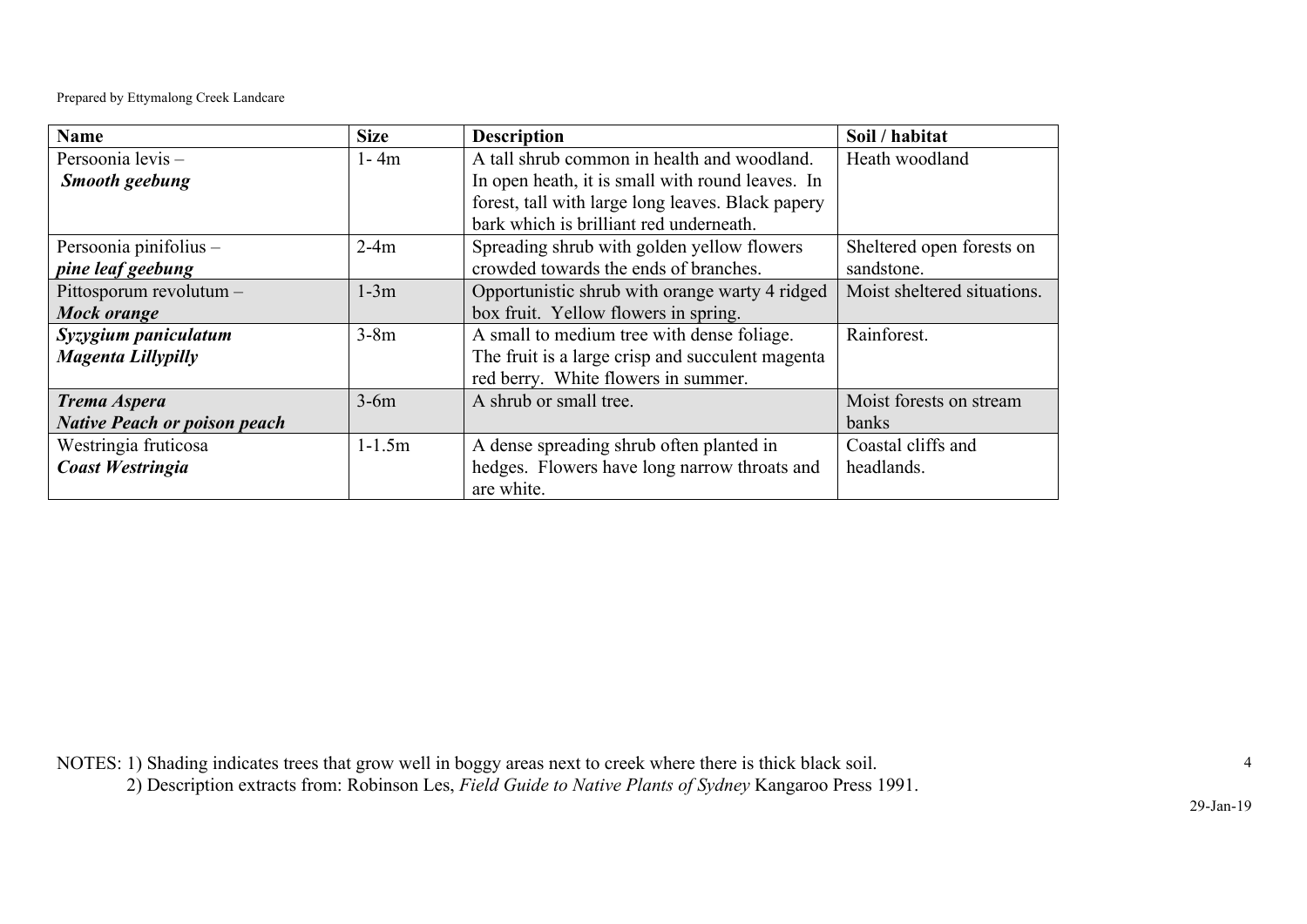Prepared by Ettymalong Creek Landcare

| <b>Name</b>                                   | <b>Size</b>    | <b>Description</b>                                                                                                                            | Soil / habitat                   |
|-----------------------------------------------|----------------|-----------------------------------------------------------------------------------------------------------------------------------------------|----------------------------------|
| Monocots, groundcovers etc                    |                |                                                                                                                                               |                                  |
| Commelina cyanea                              | Groundcover    | A creeping leafy herb with fragile blue flowers.<br>It forms a dense tangled groundcover in gullies<br>and edges of rainforests.              | Edge of rainforests.             |
| Dianella caerulea -<br><b>Blue Flax lilly</b> | 50cm           | A tufted herb with hard stiff glossy leaves.<br>Rich blue flowers with yellow anthers. Flowers<br>Sept to Nov.                                | Woodland on sandstone.           |
| Gahnia clarkei-<br><b>Gahnia</b>              | 2.5m           | A tall leafy sedge often forming dense thickets<br>on marshy sites and creek banks.                                                           | Marsh and creek banks            |
| Hardenbergia violacea<br>False sarsparilla    | Climber        | Scrambler or twiner with rich purple pea<br>flowers.                                                                                          | Common in woodland.              |
| Hibertia scadens<br>Golden guinea flower      | Scrambler      | A vigorous scrambler with dense foliage.<br>Spectacular golden yellow flowers in spring<br>and summer.                                        | Sunny places on better<br>soils. |
| Lomandra longifolia, -<br>Mat rush            | 50cm           | A large tufted herb with rough strap like leaves.<br>Flowers exude a heavy lacquer scent.                                                     | Range of habitats                |
| Livistona australis -<br>Cabbage tree palm    | Tall palm      | A tall mop headed palm with leaves like a fan                                                                                                 | Rainforest gullies near sea.     |
| Rubus hillii -<br><b>Native raspberry</b>     | Climber        | Bramble – a rough climber with long thorny<br>stems. Pinks flowers and raspberry fruit.                                                       | Rainforest.                      |
| Spinifex hirsutus                             |                | Course robust grass which spreads by means of<br>long creeping stems. Important grass for<br>stabilising coastal dunes.                       | Sand dunes.                      |
| Themeda australis<br><b>Kangaroo grass</b>    | 1 <sub>m</sub> | Kangaroo grass with a tuft of slender light<br>green leaves $\&$ long flowering stem.<br>Distinctive brown and purplish spikelet<br>clusters. | All soil types.                  |

NOTES: 1) Shading indicates trees that grow well in boggy areas next to creek where there is thick black soil.

2) Description extracts from: Robinson Les, *Field Guide to Native Plants of Sydney* Kangaroo Press 1991.